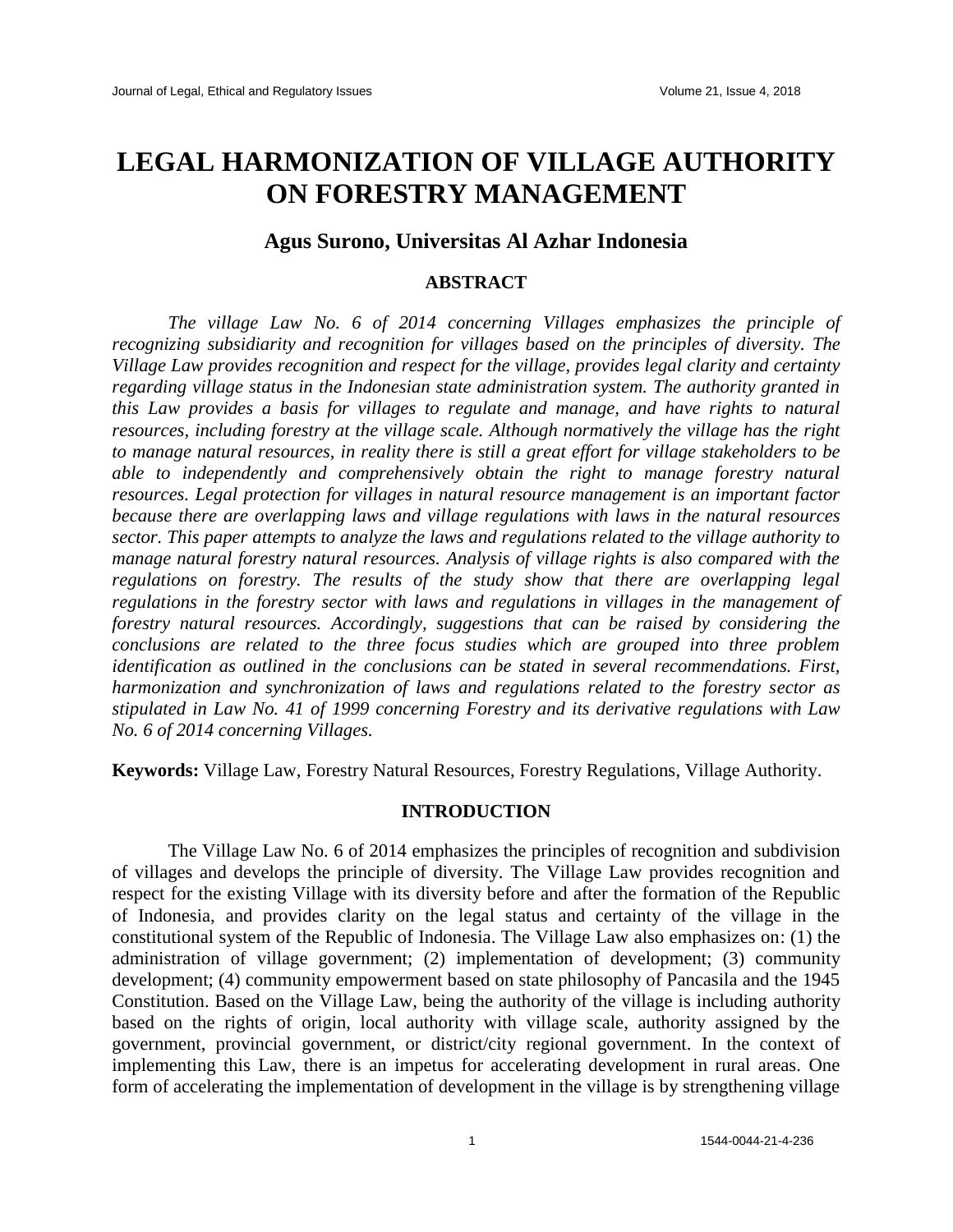governance, community empowerment, rural development and rural areas. However, there are several problems faced in the development and empowerment of rural communities, including low quality of human resources, low assets controlled by rural communities, limited alternative employment opportunities, low social services, increased degradation of natural resources and the environment, weak institutions and community-based organization. In addition, there are other problems, including weak linkages to economic activities, not optimal utilization of opportunities in the era of globalization and trade liberalization, the emergence of barriers to distribution and trade between regions, and weak cross-sectoral coordination in the development of rural areas (Aid, 2004; Cobo, 1986).

The Village Law provides strengthening of authority to the village to optimally utilize available resources and in accordance with local needs. To further strengthen this, the Ministry of Villages, Development of Disadvantaged Regions and Transmigration can determine the type of village authority in accordance with local situations, conditions and needs as stipulated in Article 34 paragraph 3 pp. No. 43 of 2014 (Wicaksono, 2018). The existence of Government Regulation No. 43 of 2014 as the implementing regulation of Law No. 6 of 2014 concerning villages confirms that development planning activities and assistance in development in rural areas must continue to be pursued. Furthermore, Law Number 6 of 2014 concerning Villages also provides a foundation for the Village to manage and regulate, as well as having rights to village-level natural resources, both natural resources in the forestry, plantation, mining and other natural resources sectors. Specifically regarding the village-level forestry natural resource sector, there are still problems of overlapping authority between the village government and the central government (compare with other cases, Yerezhepkyzy et al., 2017; Teleuyev et al., 2017; Ospanova et al., 2017). This is because the forestry sector is also included in the authority of the Ministry of Forestry with very centralized arrangements (Kleden et al., 2005).

Specifically regarding the village-level forestry natural resources, there are still problems of overlapping authority between the village government and the central government. This is because the forestry sector is also included in the authority of the forestry ministry with a very centralistic arrangement to prevent deforestation and forest use that are not suitable for utilization (Lynch & Talbott, 2001). The very centralistic arrangement regarding forest utilization licensing is based on the Minister of Forestry Regulation and the legislation derived from Law No. 41 of 1999 concerning Forestry. This law indirectly often raises tension in the implementation of forest regulation and use in rural areas. In terms of regulation, this regulation overlaps with the laws and regulations concerning Villages as stipulated in Law No. 6 of 2014 concerning Villages. Based on the above background, this paper focuses more on Village Legal Protection for the Forestry Natural Resources according to Law No. 6 of 2014 concerning Villages, by identifying the following problems. First, are laws and regulations relating to villages providing protection to villages to manage village-level forestry natural resources? Second, how is the village's authority over the right to manage the natural resources of the forestry sector according to the provisions of the legislation concerning the village? Third, are there overlapping legal regulations in the forestry sector with laws and regulations regarding villages in the management of forestry natural resources?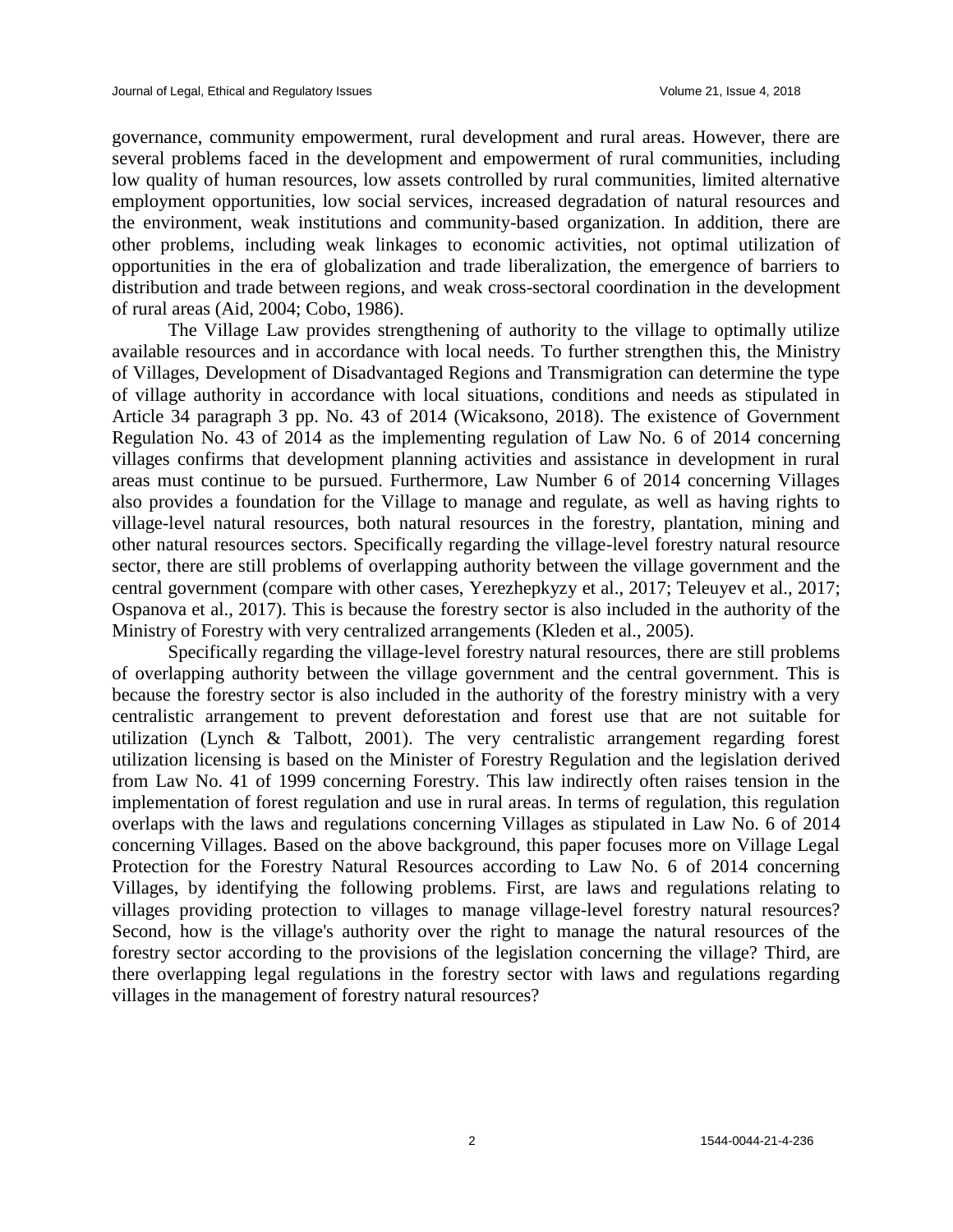## **VILLAGE ADMINISTRATION AUTHORITY ON RURAL NATURAL RESOURCES**

Definition of village according to the provisions of Article 1 paragraph (1) of Law No. 6 of 2014 concerning Villages explains that villages are legal community entities that have territorial boundaries that are authorized to regulate and administer government affairs, the interests of local communities based on community initiatives, rights of origin, and/or traditional rights that are recognized and respected in the system of state governance Unity of the Republic of Indonesia. The purposes of stipulating the Village regulation in Law Number 6 of 2014 as a further elaboration of the provisions referred to in Article 18 paragraph (7) and Article 18B paragraph (2) of the 1945 Constitution of the Republic of Indonesia are to:

- 1. Give recognition and respect for the existing village with its diversity before and after the formation of the Republic of Indonesia.
- 2. Provide clarity on the legal status and certainty of the village in Indonesia's constitutional system in order to realize justice for all Indonesian people.
- 3. Preserve and advance the customs, traditions and culture of the village community.
- 4. Encourage village initiatives, movements and participation for the development of village potential and assets for mutual welfare.
- 5. Establish a village government that is professional, efficient and effective, open, and responsible.
- 6. Improve public services for villagers to accelerate the realization of public welfare.
- 7. Enhance the social and cultural resilience of the village people to realize the village community that is able to maintain social unity as part of national security.
- 8. Promote the economy of rural communities and overcome national development gaps.
- 9. Strengthen the village community as the subject of development.

According to Law Number 6 of 2014 concerning Villages Article 18 village authority includes authority in the administration of village governance, implementation of village development, village community development, and empowerment of village communities based on community initiatives, origin rights, and village customs. And according to Article 19 of Law Number 6 of 2014 concerning Villages village authority includes: authority based on origin rights, village-scale local authority, authority assigned by the government, provincial government, or regency/city regional government; and other authorities assigned by the government, provincial government, or the government.

Based on this authority, it gives village authority to carry out village development by utilizing the potential of natural resources, including the forestry sector in the village. Village rights to natural resources, are also regulated and affirmed in article 371 paragraph (2) of Law No. 23 of 2014 concerning Regional Government, namely the Village has the authority in accordance with the provisions of the legislation concerning Villages.

Principles of village regulation as stated in the provisions of Article 3 of Law No. 6 of 2014 concerning Villages cover the following principles:

- 1. Recognition as the recognition of the right of origin.
- 2. Subsidiarity as the determination of local scale authority for the benefit of the village community.
- 3. Diversity as the recognition and respect for the value system that applies in rural communities.
- 4. Togetherness as the spirit to play an active role and work together with the principle of mutual respect between institutions at the village level and elements of the village community in building villages.
- 5. Mutual cooperation as the habit of helping each other to build a village.
- 6. Family as the habit of the villagers as part of a large family unit of the village community.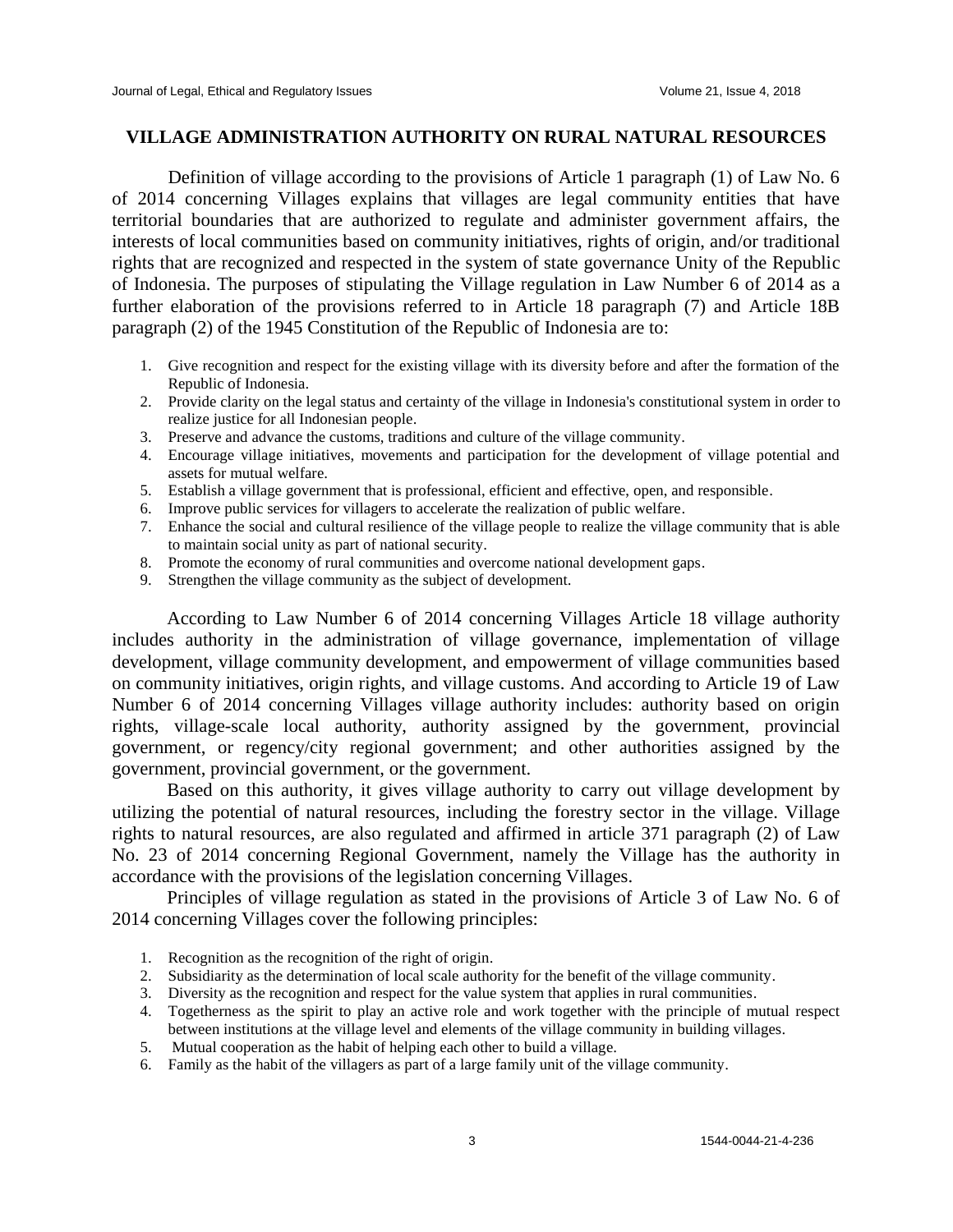- 7. Deliberation as a decision-making process that concerns the interests of the village community through discussions with various interested parties.
- 8. Democracy as a system of organizing village communities in a system of government carried out by the village community or with the consent of the village community.
- 9. Independence as a process carried out by the village government and village communities to carry out an activity in order to meet their needs with their own abilities.

#### **CONFLICT OF AUTHORITY IN FOREST RESOURCES MANAGEMENT**

Implementation of regional autonomy based on Law No. 32 of 2004 concerning Regional Government, as amended after the Government through Law No. 2 of 2015 concerning the Stipulation of Government Regulation in Lieu of Law No. 2 of 2014 concerning Amendments to Law No. 23 of 2014 concerning Government Region Becomes Law. The regulation stipulates that government affairs which are the authority of the village include existing governmental affairs based on village origin rights, governmental affairs whose authority is handed over by the district/city, assistance tasks from the government and regional government, as well as other governmental affairs which are by law The invitation was handed over to the village, the main problem faced in the development of conservation in Indonesia was the division of authority between the central and regional governments. Based on the applicable laws and regulations, conservation authority is still in the hands of the central government, even though there are many initiatives at the regional level regarding the regulation of the management of conservation areas that have not been accommodated by the central government.

The potential role of the region needs to be understood, because de facto the areas that are defined by the conservation function (and also other functions such as production and protection) are in the regional administrative area. People at the regional level really understand the actual conditions and needs for the best management. In addition, because conservation areas in the past are often not accompanied by adequate data and information. In conditions without authority, communicating the importance of conserving biodiversity with the interests of people's lives inside and outside the area becomes difficult to implement by the regions.

Conservation of living natural resources in Act No. 5 of 1990 is the management of living natural resources whose utilization is carried out wisely to ensure the sustainability of its supply while maintaining and improving the quality of diversity and value. The goal is to strive for the realization of the preservation of living natural resources and the balance of the ecosystem so that it can better support efforts to improve the welfare of the community.

In Law No. 41 of 1999 concerning Forestry, it is stated that conservation regulations are still the authority of the central government. This regulation shows clearly that there has been no decentralization in the field of conservation, even though many initiatives at the district and community levels can complement these conservation regulations. Centralistic management is exacerbated by the planning, regional structuring, protection and supervision processes and various other activities related to the management of convention areas which are often developed in a non-transparent manner by the central government to the authorities below or to rural communities living around the forest. In addition, local government and community support for forest conservation management is also quite low.

Conservation in the perspective of the Conservation Law No. 5 of 1990 is elaborated with various forms of area management which include Nature Reserve Areas (Nature Reserves and Wildlife Reserves), Biosphere Reserves and Nature Conservation Areas (National Parks, Grand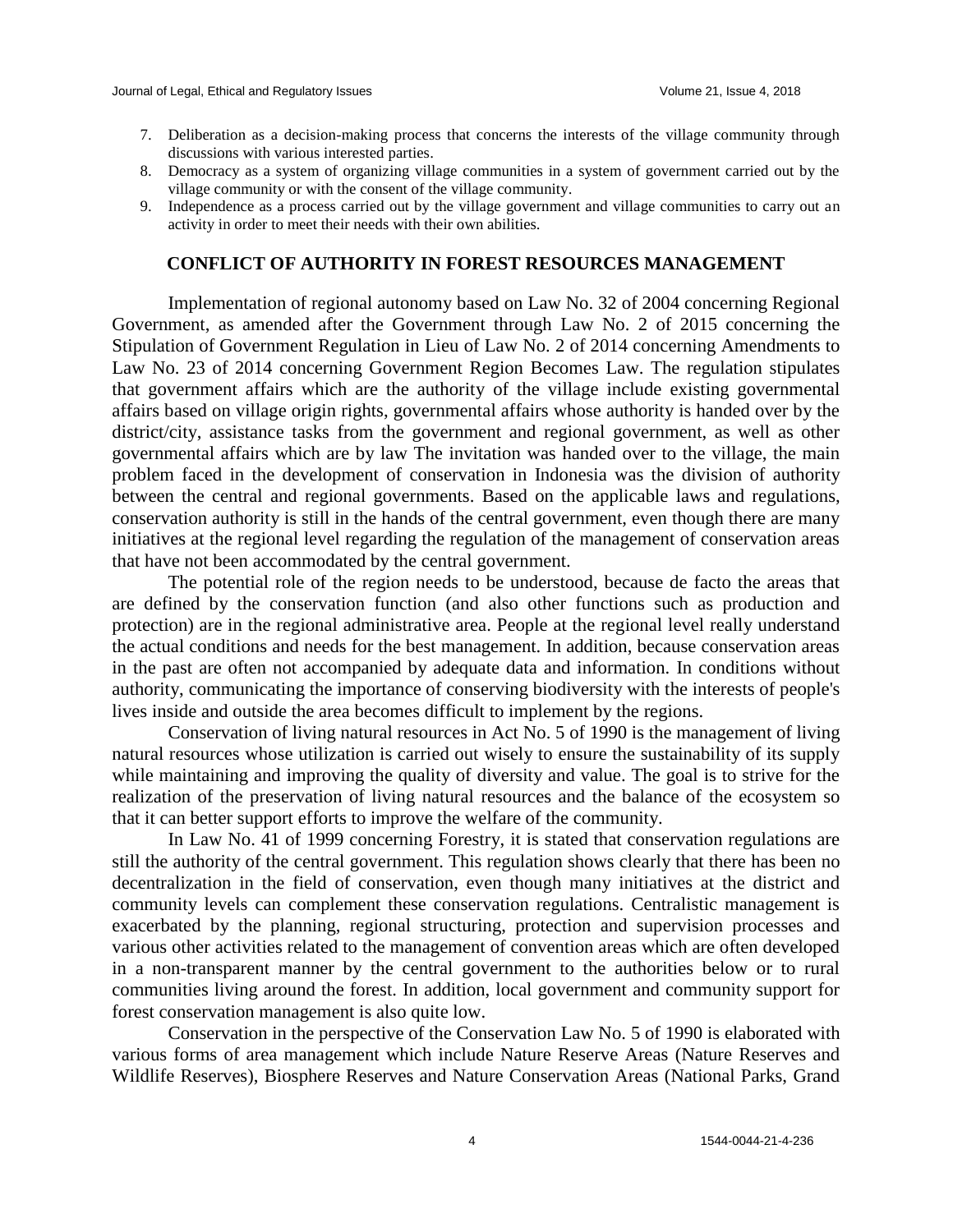Forest Parks and Nature Tourism Parks). In the management of the three forms of this area there is no mention of the form of management carried out by the local government and the communities around the area. The community is only involved as participants to be given education and counseling about conservation. The concept of joint management with the community and the local government has actually been tried in several National Parks in Indonesia. Kayan Mentarang National Park, East Kalimantan for example, has developed collaborative management by involving the district and local communities for joint management through the Indigenous Peoples Forum (Sumardja, 1997).

Referring to the perspective contained in the regulation, there are several things at the regional and community level that need to be observed, especially for the central government to review existing regulations. First, rural communities around conservation areas are still less involved in joint management of conservation areas. Even considered as an enemy who always penetrates the region. Therefore the assumption must be given education and counseling about conservation.

Second, the pattern of incentives developed for joint management is not clear in its direction and purpose. The government only hopes that the community can help maintain the area without a clear agreement. If there are problems related to the area, the community feels that they are not responsible for the problems faced. Third, in the field there have been overlapping central regulations with the regions, especially during this decentralization period. Problems that arise are related to the management of the area, spatial planning and land use. The local government in the spirit of decentralization feels that it has to manage and utilize the area for the welfare of its people. In fact there have been overlapping laws and regulations in the forestry sector and laws and regulations regarding the village, especially concerning the authority of the village over the right to manage forest resources.

Fourth, the conservation activities can contribute significantly to the local government and the community in the form of Regional Original Revenue. In this regard, it is necessary to explain that there are several conservation activities that can contribute to local governments and local communities such as ecotourism, research affecting the community, and other similar activities (Fay & Sirait, 2003). The four problems mentioned above began to develop intensively after the era of regional autonomy. Ironically, the development of this issue is not matched by the willingness of the regions to improve conservation activities, but because they want to improve the development of their regions by maximizing their natural resources. The problems that arise at the regional level are related to conservation areas that are still managed by the center, among others: National Parks, Nature Reserves, Forest Tourism in this era of autonomy is increasingly widespread and severe related to the distribution of these powers. The emergence of different interests between the central government, local government and the community led to a prolonged conflict (Wulan et al., 2004). On the one hand the central government maintains a conservation area in accordance with its formation, while the regional party with the concept of development to improve the welfare of the community and the Region Own Source Revenue tries to release the area from the state forest area (Fuad & Maskanah, 2000). Meanwhile, people living in the vicinity of the area feel entitled to be able to enjoy the results of the region in the period of decentralization.

The existence of legal recognition at the Regional Government Level for the efforts made by the community in supporting conservation activities, shows the existence of regional policies to assist the community in carrying out conservation activities. The policy should be supported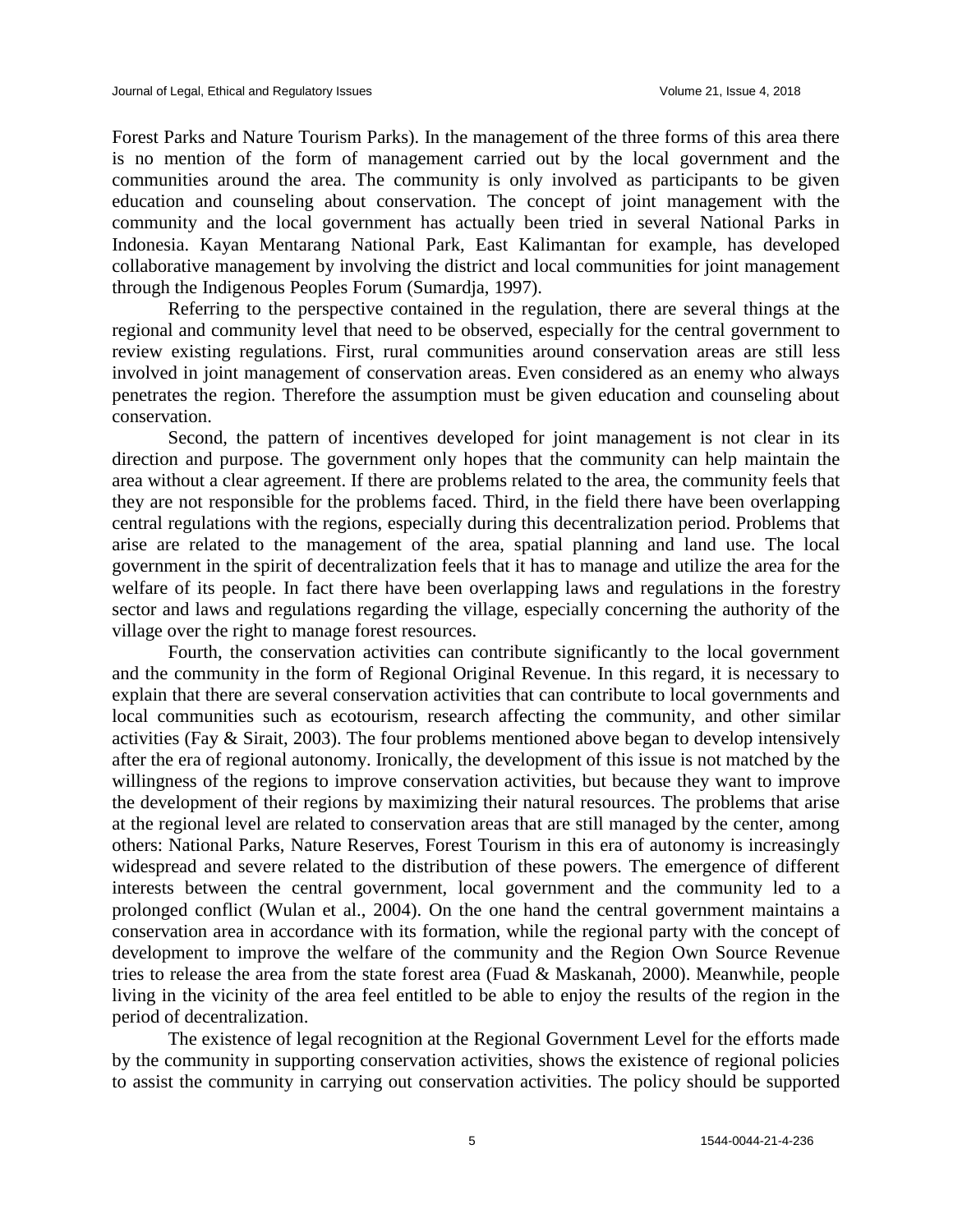and enforced by the Ministry of Forestry, which can provide input to the concepts of national forest management which are further elaborated by the regional governments as guidelines for implementation in the field. The Ministry of Forestry and local governments actually have the same basic conservation concept, namely providing protection and preservation of biodiversity and its ecosystem (Iskandar & Nugraha, 2004). From the aspect of utilization, the Ministry of Forestry provides limited use zones in conservation areas for the community. While the local government gives full authority to the community to develop local conservation areas with various management models and their designation. From the aspect of the policy approach, the Ministry of Forestry tends to act *"top down"* without regard to the needs needed in the field. This approach resulted in the emergence of problems in the conservation area, both with the local government and the community, including conflicts over the use of the area with the community and local government. While the local government is trying to develop a *"bottom up*" concept that gives people the authority to manage local conservation areas, which are likely to be forced to accommodate the community with the regulations they make.

## **LEGAL PROTECTION ON VILLAGE AUTHORITY IN THE MANAGEMENT OF FORESTRY NATURAL RESOURCES**

There are several legal frameworks as a form of protection of village rights over forest resources in the village scale, among others, can be regulated in the following laws and regulations. First, the 1945 Constitution of the Republic of Indonesia, precisely Article 18 paragraph (7) and Article 18B paragraph (2) of the 1945 Constitution of the Republic of Indonesia and Article 33 paragraph (3) of the 1945 Constitution of the Republic of Indonesia. that the earth and water and natural resources contained therein are controlled by the state and used for the greatest prosperity of the people. The provisions in Article 33 paragraph (3) of the 1945 Constitution constitute the basis of the State's policy to regulate the control, ownership, use and utilization of natural resources in the form of land and all forms of land and water utilization and the results obtained therein in order to significantly improve the prosperity and welfare of the people, protect and guarantee all the rights of the people, and prevent the people from losing or the opportunity of rights to the earth, water and its contents.

Second, Law No. 23 of 2014 concerning Regional Government. The Government through Law Number 2 of 2015 concerning the Stipulation of Government Regulation in Lieu of Law No. 2 of 2014 concerning Amendments to Law No. 23 of 2014 concerning Regional Government Becomes Law. this law stipulates that government affairs which are the authority of the village include existing governmental affairs based on village origin rights, governmental affairs whose authority is handed over by the district/city, assistance tasks from the government and regional governments, as well as other governmental affairs which by regulation legislation is handed over to the village. As an implication, the autonomy possessed by the village government is very different from the autonomy that is owned by the provincial and district/city regions where the autonomy of the village is strongly influenced by its origin and customs, not based on the handover of authority from the government.

Third, Law No. 6 of 2014 concerning Villages. According to Article 18 of Law No. 6 of 2014 concerning Villages, village authority includes authority in the administration of village governance, implementation of village development, village community development, and village community empowerment based on community initiatives, origin rights, and village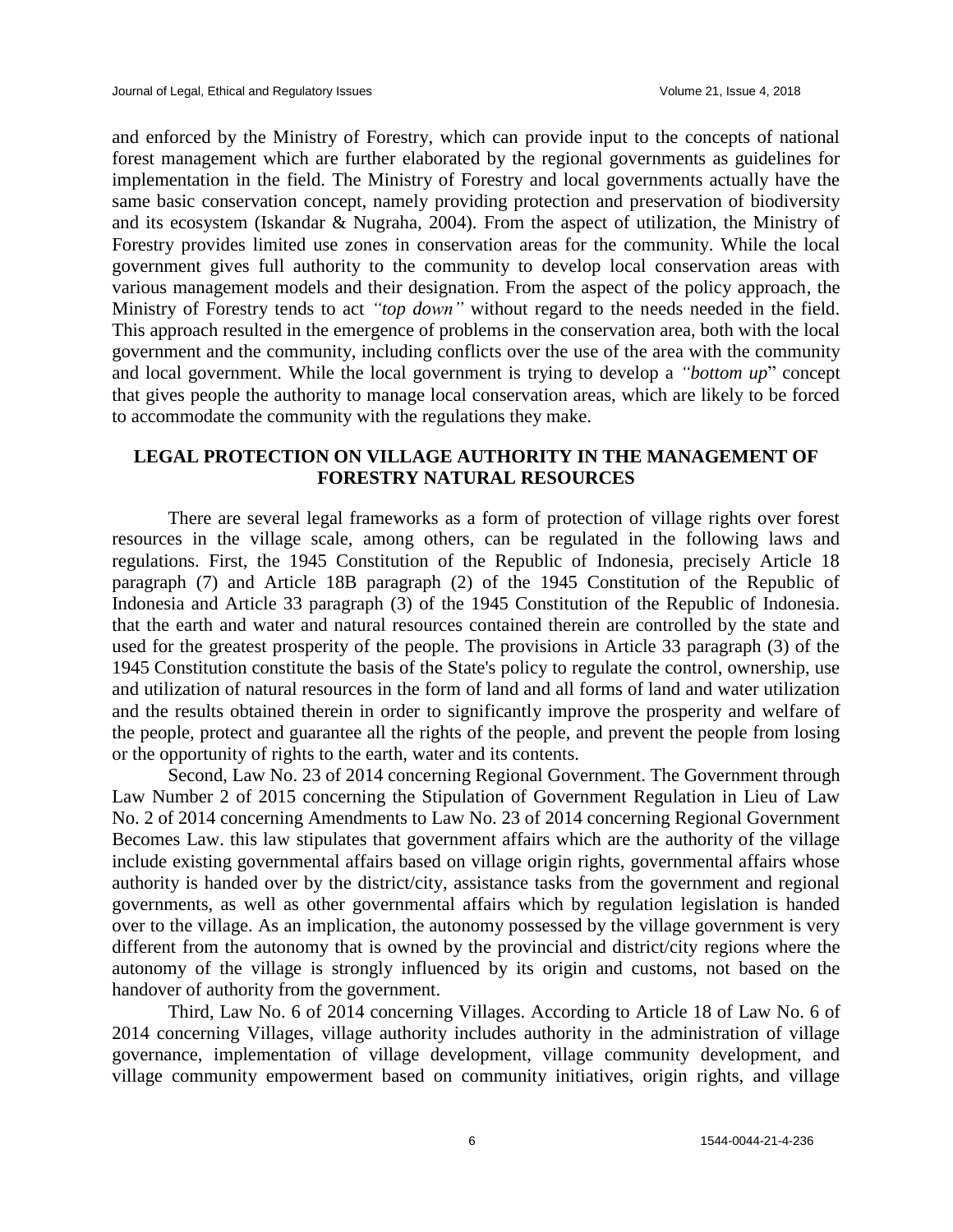customs. Furthermore, according to Article 19 of Law No. 6 of 2014 concerning Villages, village authority includes authority based on origin rights, village-scale local authority, authority assigned by the central government, provincial government, or regency/city regional government; and other authorities assigned by the authorities above it.

Furthermore, Article 1 point 9 of Law No. 6 of 2014 concerning Villages, stated that rural area is an area that has the main activities of agriculture, including the management of natural resources with the composition of the function of the area as a place of rural settlements, government services, social services, and economic activities. Furthermore Article 78 paragraph states that Village development aims to improve the welfare of the Village community and the quality of human life and poverty alleviation through the fulfillment of basic needs, the development of Village facilities and infrastructure, the development of local economic potential, and the sustainable use of natural and environmental resources.

Fourth, Law No. 41 of 1999 concerning Forestry. Article 3 letter, Law No. 41 of 1999 stated that forestry operations aim for the greatest prosperity of the people that is just and sustainable by: e. guarantee equitable and sustainable distribution of benefits. Article 23 of Law No. 41 of 1999 stated that the utilization of forests as referred to in Article 21 letter b aims to obtain optimal benefits for the welfare of all communities in an equitable manner while maintaining its sustainability (Riyatno, 2004).

Based on the provisions of the laws and regulations above, the implementation of the Government's policy on village rights over the management of forest and plantation resources for the village scale can be based on the provisions of Law No. 41 of 1999 concerning Forestry, although it does not explicitly regulate its form and mechanism, and what is the basis for the legal umbrella is it enough to be stated in the form of Village Regulations for cooperation with parties related to the forestry and plantation sector. Regarding village rights in managing villagescale forest resources as the implementation of UU No. 41 of 1999 concerning Forestry, the Government has issued Forestry Minister's Regulation No. pp. 89/Menhut-II/2014 concerning Village Forests. Referring to the explanation of Law No. 41 of 1999 concerning Forestry, especially in the elucidation of article 5, village forests are state forests located within the territory of a village, utilized by the village, for the welfare of the village community. Furthermore, in Government Regulation 6 of 2007 concerning Forest Management and Formulation of Forest Management Plans, village forests are defined as state forests that have not been subject to permits or rights managed by the village and for the welfare of rural communities. The basic principle of Village Forest is to open access to certain villages, specifically forest villages, to the state forests that are included in their territory.

The granting of village rights was first based on the Forestry Minister's Regulation No. pp. 49/Menhut-II/2008, concerning Village Forests, which was stipulated on 28 August 2008. This regulation was then followed by changes (Permenhut No. pp. 14/Menhut-II/2010 and Permenhut No. pp. 53/Menhut-II/2011), and finally amended by Forestry Minister's Regulation No. pp. 89/Menhut-II/2014 concerning Village Forests. In the Village Forest, management rights are permanently granted by the Minister of Forestry/Regional Government to the village institution with a period of 35 years and can be extended. Village Forest Licensing can be given in protected forest areas and also in production within the village administration area concerned. The determination of the village forest work area is carried out by the Minister of Forestry based on the proposal of the Regent/Mayor. In this case the right that can be granted is the right to use the Village Forest not the property rights with a permanent status in the state forest.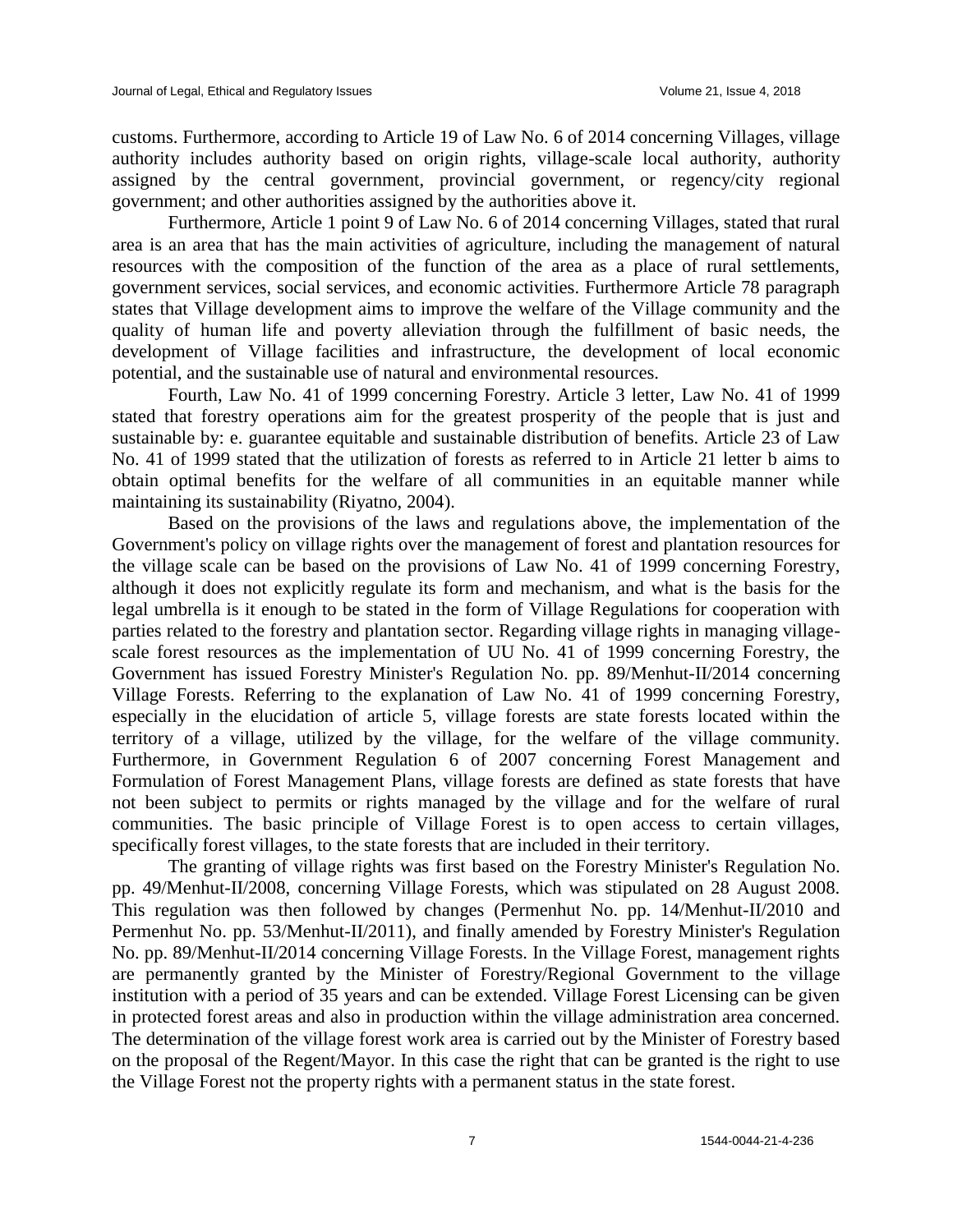Regarding the village's rights to the management of natural resources in the forestry sector, in accordance with the authority possessed by the village based on the principle of recognition and subsidiarity as stipulated in Law No. 6 of 2014, the Village has the authority to regulate it in the Village Regulation concerning Village Rights to the Management of Village Natural Resources in the Forestry Sector. However, the problem is related to the determination of the village forest area according to Law No. 41 of 1999 concerning Forestry, pp. 6 of 2007 concerning Forest Management and Preparation of Forest Management Plans, as well as Forestry Minister's Regulation No. pp. 89/Menhut-II/2014, particularly those which regulate the determination of village forest areas are still the authority of the Ministry of Forestry. This is still a legal issue, both the issue of regulation as well as the licensing authority in managing/utilizing village-scale forest areas as the authority given to villages based on the principle of recognition and subsidiarity in Law No. 6 of 2014 concerning Villages.

## **CONCLUSION**

Legislation relating to villages as stipulated in Article 18 and Article 19 of Law No. 6 of 2014 concerning Villages has provided protection to villages to manage village-level forestry natural resources. Even this is also guaranteed in Article 18 paragraph (7) and Article 18B paragraph (2), Article 33 paragraph (3) of the 1945 Constitution of the Republic of Indonesia. Furthermore, village authority over village rights to manage natural resources in the forestry sector According to Article 18 of Law Number 6 of 2014 concerning Villages, village authority includes authority in the administration of village governance, implementation of village development, village community development, and village community empowerment based on community initiatives, origin rights, and village customs. Furthermore, according to Article 19 of Law No. 6 of 2014 concerning Villages, village authority includes: authority based on origin rights, village-scale local authority, authority assigned by the government, provincial government, or district/city regional government; and other authorities assigned by the government, provincial government, or the government. Based on the mandated authority in the above laws and regulations, giving the village the authority to be able to carry out rural development and rural areas by utilizing the potential of natural resources in the village in a sustainable manner, including the rights to natural resources in the forestry sector in scaladesa. The arrangement aims to create a source of livelihood in the village through the utilization of village-scale natural resources to improve the welfare of the community. It is also regulated and affirmed in article 371 paragraph (2) of Law No.23 of 2014 concerning Regional Government, namely the Village has authority in accordance with the provisions of the legislation concerning Villages. This means that village authority related to the development of rural areas and management and use of natural resources can be based on the authority mandated in Law No.6 of 2014 concerning Villages. This study shows that there are still overlapping regulations in the forestry sector as stipulated in Law No.41 of 1999 concerning Forestry and its derivative regulations with laws and regulations concerning the village as stipulated in Law No. 6 of 2014 concerning Villages, in the management of natural resources in the forestry sector, especially those that regulate regional authority over the natural resources of the forestry sector at the village scale by the village, including also regarding the granting of licenses for the management/utilization of village forests by village institutions. Besides that there is also no legal certainty in determining an area as a forest area or not a forest area which must be done